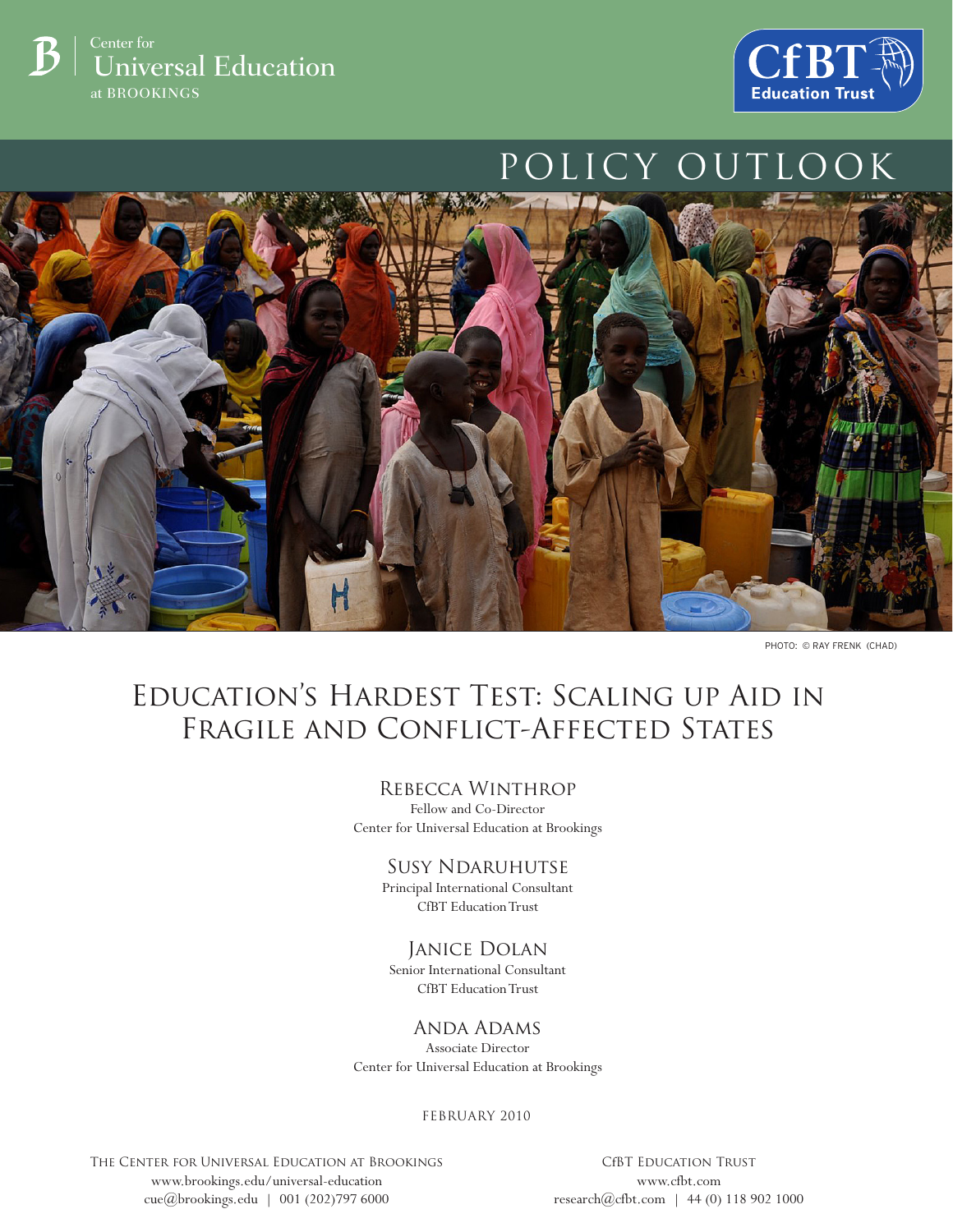### **Introduction and Context**

Children living in countries affected by conflict, fragility,<sup>1</sup> or emergencies are less likely to enrol, continually participate, and complete their basic schooling than their peers living in more stable countries. In these contexts, there may be few operational schools and inadequate government funding for education, and teachers and education officials may have limited capacity and few training opportunites. Conflicts and emergencies in particular can have wide-ranging impacts on education, from disruption of regular school schedules and destruction of learning materials and schools to the displacement and death of students, teachers and parents.

Thus far, however, donors have failed to provide sufficient resources and support to the education of children and youth in these fragile and conflict-affected states. This Policy Outlook outlines seven challenges that need to be addressed and recommendations for a way forward for donors and the international community:

- **Providing sufficient resources** overall aid for basic education needs to significantly increase to meet the estimated US\$16 billion financing required annually and at least 50 percent of all basic education aid should be committed to and disbursed in countries affected by conflict and fragility by 2011. **1.**
- **Supporting recurrent costs** there is a need to ensure aid modalities for conflict-affected and fragile states support recurrent costs by exploring options beyond budget support. **2.**
- **Putting in place a viable international aid architecture** the FTI needs to evolve into a revamped and reinvigorated international aid architecture, which is able to effectively support fragile and conflict-affected states. **3.**
- **Coordinating humanitarian and development aid** donors should ensure consistent policies and mandates to support education in humanitarian and development contexts and the transition between the two. **4.**
- **Having long-term predictable commitments, whatever the context** fragile and conflict-affected states need to be able to plan for the future through the provision of long-term, multiyear commitments and improving the predictability of aid. **5.**
- **Supporting national-scale education plans and programs** through using flexible approaches and combining aid modalities in order to meet education service delivery needs and the long-term goal of building state capacity and ownership. **6.**
- **Scaling up education programs** education programs in fragile and conflict-affected states need to be scaled up by using and creating innovative approaches to managing and disbursing aid that utilize the comparative advantages of various partners within countries. **7.**

The most recent estimate suggests that more than 25 million out-of-school children – more than one-third of the total number of out-of-school children – live in low-income countries affected by conflict (UNESCO, 2010: 57).<sup>2</sup> Including children living in fragile states that are not classified as being affected by conflict, such as Nigeria, Haiti and Zimbabwe, can dramatically increase this number. For example, Save the Children (2009b) estimates that more than half of the world's out-of-school population (a total of 40 million children) live in these contexts. Additionally, children displaced by conflicts or emergencies often have limited or irregular access to education. By the end of 2008, there were an estimated 15 million children between the ages of 5 and 17 who had been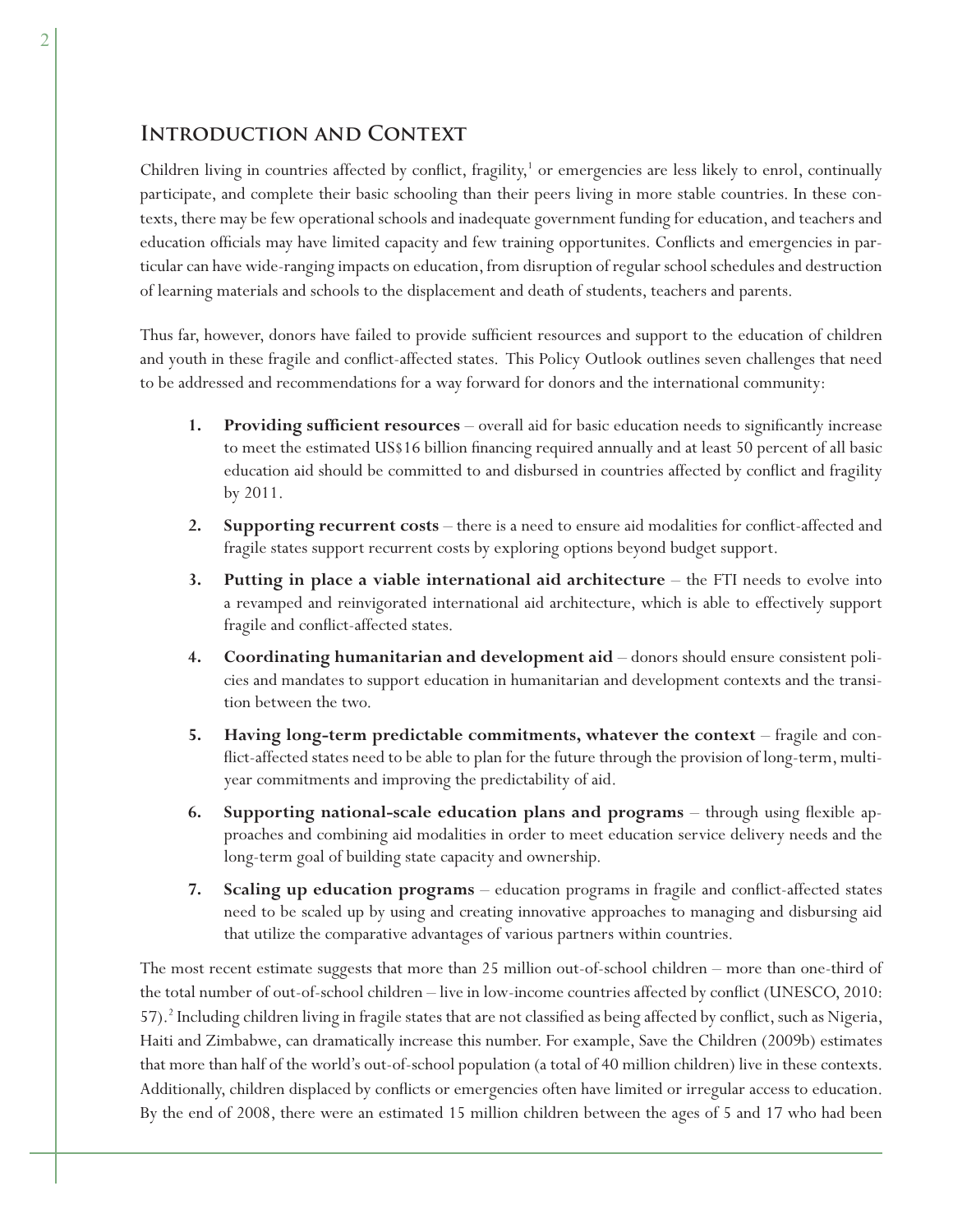forcibly displaced from their homes, either within their own countries or across national borders. Displaced children are often denied education due to insecure situations, destruction or occupation of schools, absence of official documentation required for enrolment, or inability to pay schooling costs (IDMC, 2009; UNHCR, 2009 and Women's Refugee Commission, 2004).

# **The Current Development and Political Environment**

2010 promises to be an exciting year for progress towards supporting children in countries affected by conflict, fragility and emergencies to go to school. The convergence of recent developments in the global policy and political environments demonstrates the rising importance of this issue internationally and the importance of closely considering how education aid can be delivered in these contexts.

# **1. Political Opportunities to Raise Awareness Around Achieving Universal Primary Education**

In recent years, commitments and initiatives made by several countries, notably the European Union (E.U.), the Netherlands and the United Kingdom (U.K.), have underpinned the global effort to achieve universal primary education (UPE). However, to date these efforts have not succeeded and there is an estimated US\$13.5 billion annual shortfall of the estimated US\$16.2 billion needed in basic education aid in order for UPE to become a reality.3 Building on recent efforts, Barack Obama's call during his campaign for the U.S. presidency for the creation of a Global Fund for Education with a pledge to invest US\$2 billion in an effort to erase the global education gap (Obama, 2008) signified increased hope for addressing the underfunding of education. Looking at the broader political arena, 2010 presents a number of opportunities to raise the profile of global education and to secure increased funding:

- First, the Féderation Internationale de Football Association (FIFA) partnership with the 1Goal campaign<sup>4</sup> for the 2010 World Cup in South Africa (the first time the World Cup has been held on the African continent); •
- Second, in June, the G-8 and G-20 hosted by Canada, which has historically been a strong supporter of education; •
- Third, the high-level Millennium Development Goal (MDG) Review Summit scheduled for September 2010; and •
- Finally, the shift in global economic leadership from the G-8 to the G-20 during 2009 with certain G-20 countries, including the G-20 co-chair South Korea, rapidly increasing their own development assistance and demonstrating how expanded education can drive economic growth. •

#### 2. Commitments by Donors to Support Countries Affected by Conflict and Fragility

Several countries, such as Australia, Denmark, the E.U., the Netherlands, Norway, the U.K. and U.S., have highlighted funding to fragile and conflict-affected states as a core component of their foreign assistance strategies from a security and peace angle as well as from a humanitarian and development angle.<sup>5</sup> Significant levels of funding from the U.S., the U.K., the Netherlands and others have gone to education in Pakistan, Sudan and Liberia, among others.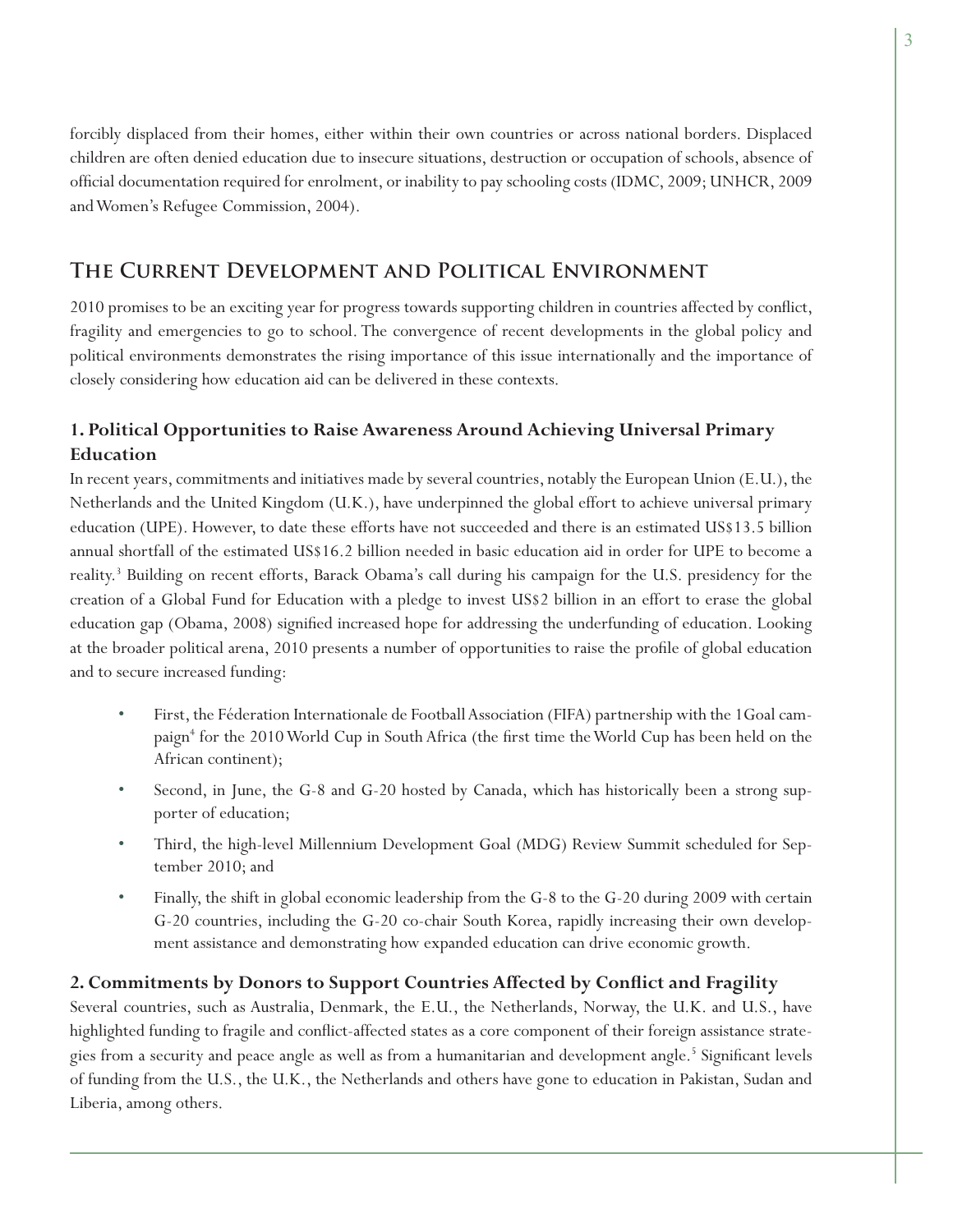#### **3. A Growing International Focus on Aid Effectiveness**

The international dialogue on aid effectiveness is built upon several critical documents starting with the *Principles and Good Practice of Humanitarian Donorship* (OECD, 2003) and the *Paris Declaration on Aid Effectiveness* (OECD, 2005). Following *Paris*, to address the contexts in countries facing problems with weak governance, conflict or fragility, the *Principles for Good International Engagement in Fragile States and Situations* were developed (OECD, 2007). The aid effectivenss agenda has caused tensions for some donors working in these fragile and conflictaffected states since in order to improve aid effectiveness, general or sectoral budget support are the best modalites. However, they may not be appropriate or effective modalities for use in fragile or conflict-affected states. In 2008, the *Accra Agenda for Action* (OECD, 2008) was announced as a way of accelerating progress on the commitments outlined in *Paris* and included a note on adapting aid policies for countries in fragile situations. An initial concept note for the fourth High Level Forum on Aid Effectiveness, scheduled for 2011 in Seoul, South Korea, includes "special attention to implications of fragile situations" as one of six key focus points. This concept note posits that leading up to the Seoul meeting, there should be clear results emerging from the commitment of donors and partner countries to monitor the implementation of the *Principles for Good International Engagement in Fragile States and Situations*.

#### **4. The Mid-Term Evaluation of the Education for All Fast Track Initiative (FTI)**

The FTI's 2009 external mid-term evaluation has illustrated the shortcomings of the initiative: notably that the original framework focused on "good performers" and left out the countries with the greatest need for external support, including many fragile and conflict-affected states (Cambridge Education, Mokoro Ltd. and Oxford Policy Management, 2009). In addition, the overall initiative has not met expectations with respect to mobilizing additional funds for basic education or holding donors accountable for their part of the FTI compact. Oneoff attempts to address the needs of fragile and conflict-affected states have resulted in a fragmented and confusing process that does not send clear messages to other countries about successful and straightforward ways to engage with bilateral and multilateral mechanisms.<sup>6</sup> One of the conclusions of the evaluation was that the "FTI should be thoughtfully redesigned and reinvigorated, building on its strengths, to become a more effective partnership in pursuit of the EFA objectives" (Cambridge Education *et al*., 2009: xi). With a perceived willingness of the FTI Board to engage proactively with this process, 2010 presents a key opportunity for a revamped FTI, which includes those countries most in  $need$  – those affected by conflict and fragility.

#### **Key Challenges to Address and the Way Forward**

Political will in fragile and conflict-affected states and on the part of donors is key to improving education opportunities and accelerating progress towards the education MDGs in these contexts. However, for bilateral and multilateral donors, even if political will is there,they still need technical capacity, resources, and appropriate aid modalities to support these countries. Projects, pooled funds, multi-donor trust funds and budget support have all been used to channel resources to fragile and conflict-affected states.<sup>7</sup> Internationally, the FTI is the main global mechanism for supporting education. To date, however, it is acknowledged that both through the FTI and at country level, donors have failed to provide sufficient resources and support to fragile and conflictaffected states. 2010 is the year that this could change *if* the following **seven key challenges** are addressed and overcome.<sup>8</sup>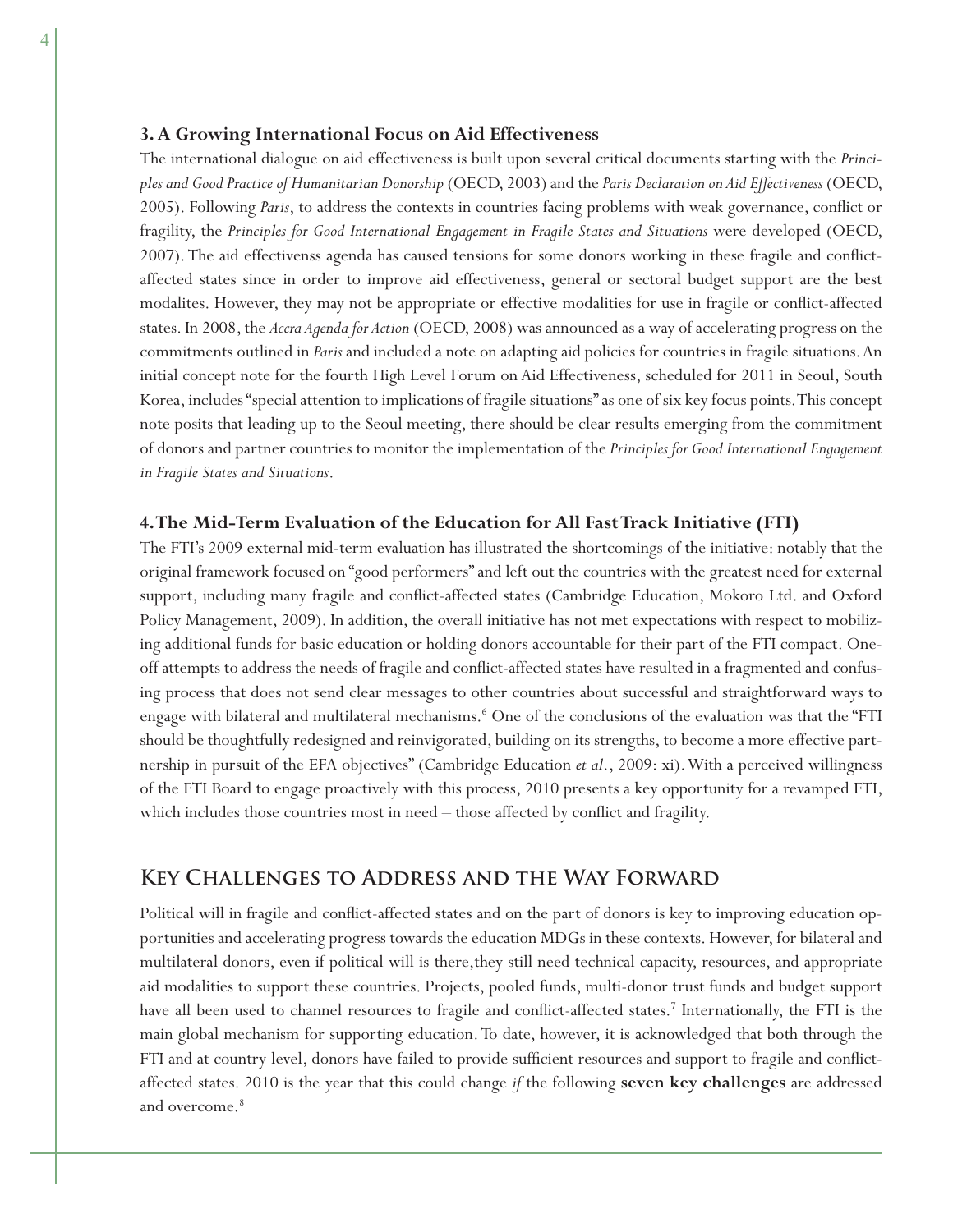# **Key Challenge 1: Providing Sufficient Resources**

A pressing challenge to improve education access and quality in fragile and conflict-affected states is the need for sufficient resources – from national budgets as well as development and humanitarian aid sources. Despite these countries being home to as many as half of the world's out-of-school children and carrying over half of the financing gap, they only receive one quarter of basic education aid (Save the Children, 2009b). While education aid to these countries is increasing, it is starting from a low base and still falls far short of what is needed. The 2010 EFA Global Monitoring Report estimates that the basic education financing gap is US\$16.2 billion annually and of this US\$6.7 billion is needed for 20 conflict-affected poor countries. This is approximately 41 percent of the total gap for low-income countries and is nearly six times more than the US\$1.2 billion of aid for basic education committed to these countries in 2006-2007 (UNESCO, 2010: 130).

Without increased aid for education, progress towards the EFA goals will not be made. In particular, there is a critical need to increase resources for education in fragile and conflict-affected states. This escalation will require sustained positive action on behalf of donors to increase the level of education aid and to ensure an increased proportion of that goes to helping children in fragile and conflict-affected states have the chance to go to school. In addition to increasing resources, there needs to be an equitable distribution of aid based on needs to ensure that all countries are receiving the support they need and not just a favoured few.<sup>9</sup> Aid should only be part of the picture of securing additional resources which could also be found from new sources. Innovative financing mechanisms to support education should be explored, and new and emerging donors should be encouraged to play a bigger role in achieving UPE.

Way Forward: A signficant scaling up of resources from donors and, based on the needs of fragile and conflictaffected states, at least 50 percent of basic education aid should be committed and disbursed in these contexts.<sup>10</sup> Humanitarian aid for education also needs to increase to ensure education is supported during crises so that systems are not completely undermined and education gains lost. Innovative financing mechanisms should also be identified, which will release additional resources for education.

#### **Key Challenge 2: Supporting Recurrent Costs**

Recurrent costs, particularly teachers' salaries, constitute a significant part of education budgets. Often up to 75 percent of a national education budget is allocated to salaries alone, and unless donor financing can help support these costs, the challenges in education will never be overcome. In order to sufficiently build the size and technical capacity of the teaching service, it is essential to have a sustained and predictable way to cover these costs. Yet this can be difficult in fragile and conflict-affected states. Because of the need to act fast and support immediate educational needs or in order to avoid perceived risks, donors may use project-based aid, which is far less likely to support recurrent costs. Whilst in some cases projects may be appropriate, it is also necessary to ensure recurrent costs are supported. The easiest way of doing this is to use budget support. However, this is often not suitable or used in many fragile and conflict-affected states.

Where government systems are not able to support paying teachers' salaries, there may be a reliance on school fees to provide or supplement teachers' salaries, either officially or unofficially. This in turn will exclude the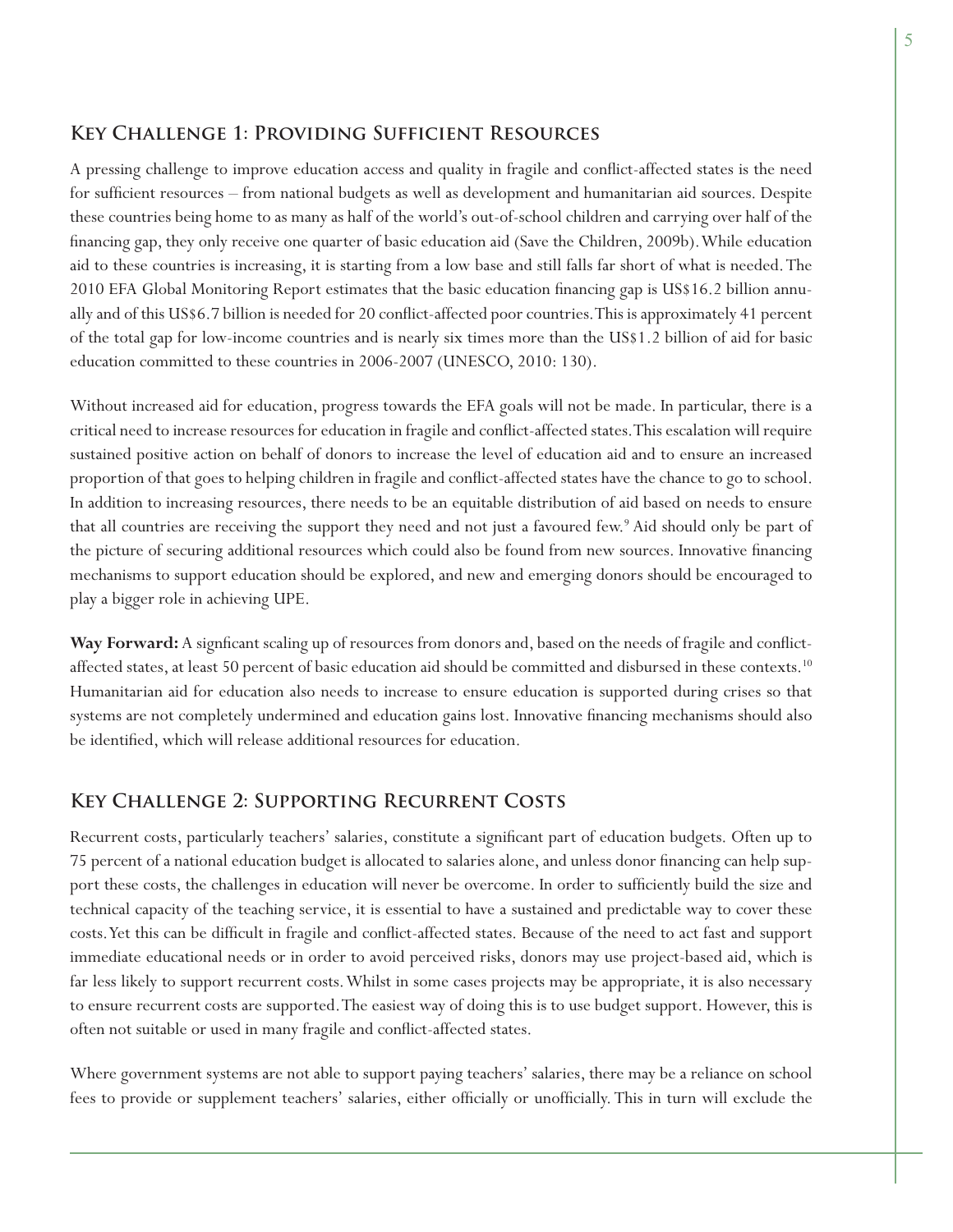poorest or most marginalized children from accessing education and will undermine progress towards universal primary completion. Making the transition from salaries supported by school fees to a teacher payroll system is an enormous challenge logistically and financially. For example, this challenge has seriously undermined progress in the Democratic Republic of the Congo (DRC) and has become a blockage to scaling up donor funding.

**Way Forward:** For progress to be made, it is essential that recurrent costs are supported through adequate national budget allocations and, where necessary, through appropriate donor funding modalities. The Afghanistan Reconstruction Trust Fund has helped pay teachers' salaries and support an expanded teaching force in order to increase enrolment in the country. Increased understanding of the options beyond budget support to enable recurrent costs to be supported are needed. In particular, understanding how to transition from school fee-supported salaries to payroll systems is needed in some contexts, as well as how to ensure teachers are paid a living wage to teach a realistically-sized class.

# **Key Challenge 3: Putting in Place a Viable International Aid Architecture**

"Effective multilateral approaches to aid can play a vital role in supporting conflict-affected countries. Such mechanisms enable bilateral donors to pool resources and risk, and to avoid having to create their own delivery systems. One problem with the global aid architecture is the lack of a single unified multilateral framework for education through which donors can channel resources to conflict-affected countries." (UNESCO, 2010: 246)

The current international aid architecture for education – the FTI – has not been able to effectively support fragile and conflict-affected states. If the FTI was able to do this, it would give donors the opportunity of scaling up their aid to these countries by providing a way for them to channel resources to countries most in need and where they may not have a bilateral presence. There are significant challenges to be overcome for this to happen, which are discussed further in our parallel policy outlook on the FTI, *Financing for All: How to Include Fragile and Confl ict-Affected States in the FTI*.

**Way Forward:** A revamped and reinvigorated FTI is best placed to provide this mechanism but there are serious challenges to overcome first and a need to draw on evidence from other sectors and financing approaches (e.g. health, other global and international funds) as to how to effectively support these countries through an international mechanism. In addition, donors and FTI partners need to commit to the FTI and engage in the process of transforming it.

#### **Key Challenge 4: Coordinating Humanitarian and Development Aid**

By the very nature of the context in fragile and conflict-affected states, periods of stability can be broken up by periods of conflict, instability and humanitarian crises. There is often the need for donors to act fast and stay engaged to provide long-term, consistent and predictable support that both ensures progress in education and the rebuilding of systems, as well as guaranteeing that education gains are not lost or undermined during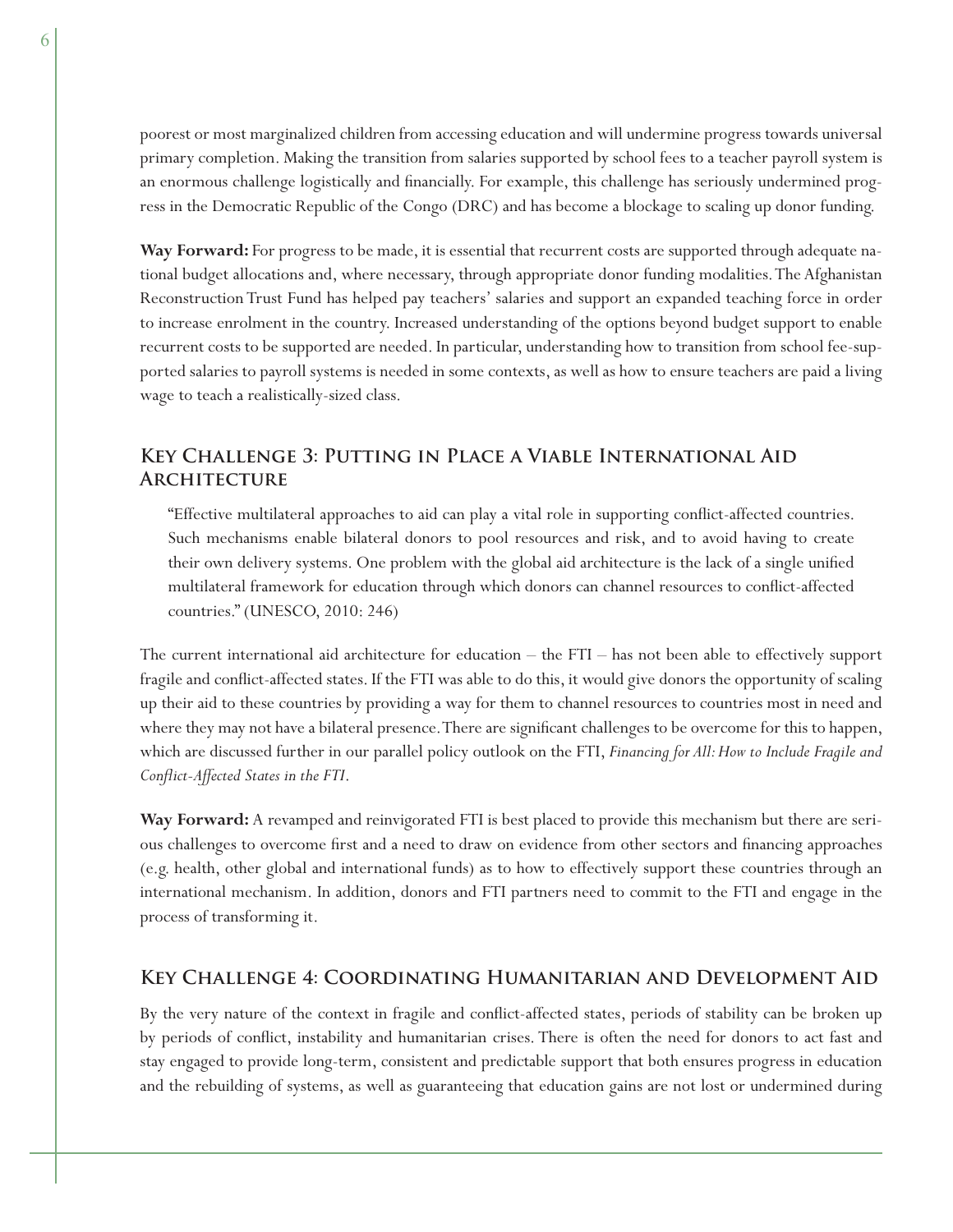humanitarian crises. This continuum of fragility needs donors to support education through humanitarian *and*  development contexts, including the transition from humanitarian aid to development assistance. All too often education is not supported during an emergency as it is not viewed by some agencies as a life-saving priority. However, when development funding restarts and education becomes a higher priority, systems are often damaged or destroyed and pre-conflict or fragility education gains lost. Even during crises, children still want to go to school; parents still prioritize their children's education; and governments often want to support education, but donor funding is minimal.

**Way Forward:** To ensure access to education for all children and continued progress in meeting education goals regardless of context, donors need to ensure consistent policies and mandates to support education in humanitarian and development contexts and the transition between the two.

## **Key Challenge 5: Having Long-term Predictable Commitments, Whatever the Context**

"...aid predictability is particularly weak in conflict-affected countries. In 2007, less than half the aid scheduled for disbursement was delivered in the Democratic Republic of the Congo, Nepal and Sierra Leone. In Chad and Liberia, none of the scheduled aid was disbursed that year." (UNESCO, 2010: 234)

In general, aid in these contexts is more likely to be short-term and unpredictable. Yet governments cannot make longer-term plans or recruit and train teachers if they are not confident that they will have the budget the next year or the year after to pay the teachers. In addition, uncertainty over aid flows could compromise peace in some contexts. Long-term, predictable aid is essential to successful education planning. Recognizing this, and the fact that post-conflict countries can absorb twice as much aid as comparable countries at peace, the U.K's DFID in recent years has made 10-year commitments to Sierra Leone, Afghanistan, Ethiopia and Rwanda (DFID, 2005).

**Way Forward:** Making long-term, multi-year commitments (through improved donor planning processes) and improving the predictability of aid will increase the ability of fragile and conflict-affected states to plan for the future, while helping to ensure peace processes are not undermined by uncertainty and an inability to deliver basic services. For example, a regular replenishment process for pooled funds is a way to improve the predictablity of aid to ensure longer-term commitments.

#### **Key Challenge 6: Supporting National-scale Education Plans and Programs**

Following the *Paris Declaration* and the *Accra Agenda for Action* statements on aid effectiveness, there is a commitment from donors to support national-scale education programs for which the national government has ownership and accountability. However, when the government has little legitimacy or capacity to manage such programs, donors must deliver their support in a way that adheres to the *Paris* and *Accra* principles in the longer term by supporting state capacity building and ownership. Donor support must also address education needs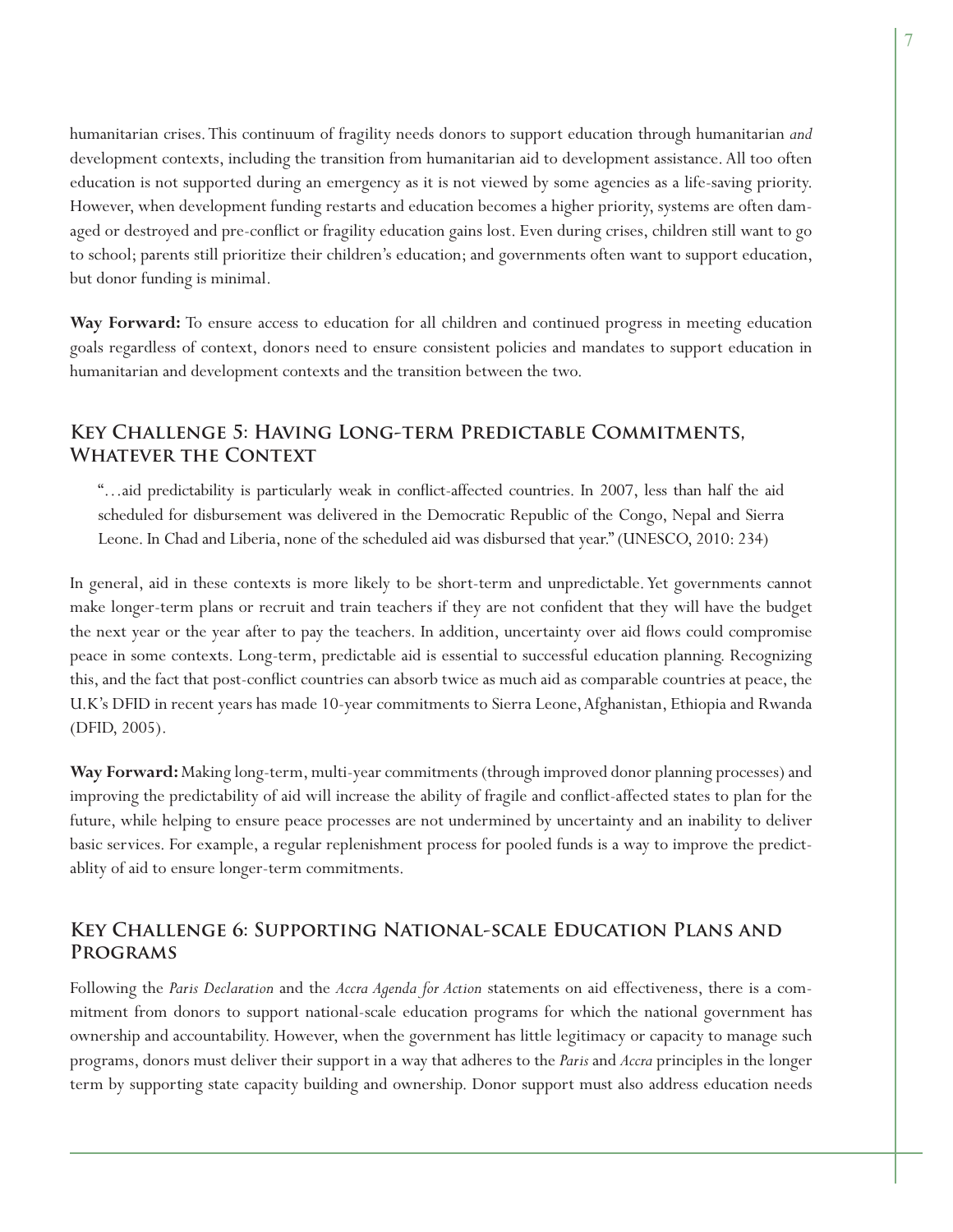and challenges in the immediate term. This dual mission requires donors to work flexibly and use a range of aid modalities suitable to the context.

In some contexts, such as Afghanistan, supporting this type of scaling up has worked. However, in other contexts, such as the DRC, progress of this kind has not been possible. There is no blueprint on how to achieve the right balance of developing sustainable education systems whilst addressing immediate service delivery needs as it is likely to be context-specific. Approaches, plans and priorities are often dependent on political priorities, personalities, knowledge and skills in the country, and the donors present at the country-level. Whilst building state capacity and improving governance is a priority in fragile and conflict-affected states, the importance of building governance and ownership from the bottom up through education should not, however, be overlooked, as has been pursued by the European Commission (EC) in Somalia.<sup>11</sup>

Way Forward: There is a need to use flexible approaches, combining aid modalities in order to meet the diversity of education service delivery needs and the long-term goal of building state capacity and ownership. Travelling the road to *Paris* and *Accra* in terms of pursuing aid effectiveness principles in fragile and conflict-affected states may take time, yet it can and has been done. The principles of ownership, alignment, and harmonization will need to be interpreted and applied in ways that advance a best-fit-for-progress approach. Whilst there are different levels of governance, capacity and legitimacy amongst state and non-state actors across fragile and conflict-affected states, there is a need to better understand the mix of modalities and implementing agencies that can have the most impact in different contexts.

## **Key Challenge 7: Scaling Up Education Programs**

With and without the political will of the government, scaling up education programs can present particular challenges in fragile and conflict-affected states. There is often a need to increase enrolment, improve quality, recruit and train teachers, and in some cases re-establish assessment systems. The challenges can be formidable, particularly in contexts with a large proportion of out-of-school children or in systems decimated by years of conflict. In protracted crises and where countries have been dependent on humanitarian aid, there is frequently a reliance on non-governmental organization (NGO) projects, which due to funding, logistical or capacity constraints can be small-scale and fragmented.<sup>12</sup>

Lack of government capacity and the need to scale up services rapidly often means the need for third party actors to deliver services in the short term, and possibly for the medium to longer term. Ensuring that these third party actors work closely with government and other parties is vital. Key to the success of interventions is innovation and the commitment of donors and governments, as well as using the comparative advantages of various partners. For example, if NGOs have been on the ground in a crisis, using their capacity, expertise and trust of the local population can ensure rapid education gains are made. There are approaches which have effectively led to a scaling up of resources. For example, the Afghnistan Reconstruction Trust Fund has allowed for teachers salaries to be paid and supported increased access to education for children. Afghanistan, Sierra Leone and Liberia have all managed to scale up resources for education. However, in other contexts similar approaches may not have been so successful.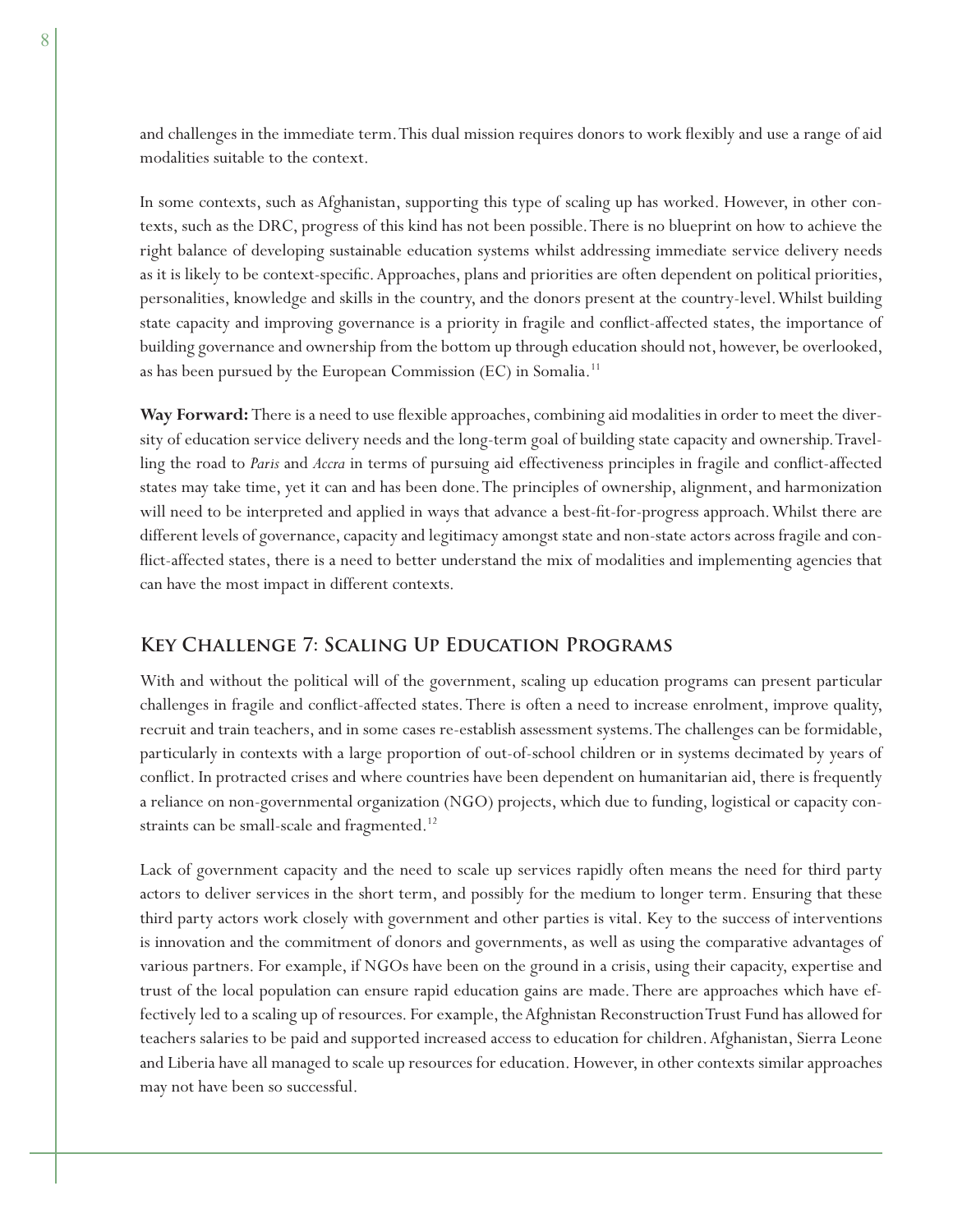Way Forward: In order to scale up education programs and aid, it is necessary to be flexible and innovative in the use of modalities; use the comparative advantage of various partners at the same time as recognizing the limitations in capacity and mandates; and ensure progress is being made towards short-term goals and the longer-term goal of governments taking ownership and accountability of education.

# **Conclusion**

Children living in countries affected by conflict, fragility and emergencies should have their right to go to school, their opportunity to learn basic skills, and the chance to contribute to their economies and societies. Providing these opportunities for children now is likely to have a positive impact on peace and security within the near future, improve active citizenship and democracy, and ensure improved capacity to deliver basic services in those countries – preparing future teachers and education officials, as well as doctors, lawyers and other key personnel. 2010 promises to be *the* year for education – the exciting 1Goal campaign and a number of highlevel international summits and meetings mean there is a real chance of securing increased aid and commitment for education. 2010 must also be *the* year for education for children in countries affected by conflict, fragility and emergencies. They can no longer be left out of the international aid system. Donors and others must work to ensure that education aid to these countries increases and that the challenges of scaling up education programs are addressed, even in the most difficult contexts. With increasing political will to support these countries, there is a chance that 2010 may be *the* year that this finally happens and children in countries affected by conflict, fragility and emergencies get their chance to go to school.

## **Recommendations for Donors and the International Community**

- Significantly increase overall aid for basic education to meet the estimated US\$16 billion financing required annually and ensure at least **50 percent of all basic education aid** is committed to and disbursed in countries affected by conflict and fragility by 2011. 1.
- Ensure aid modalities for fragile and conflict-affected states **support recurrent costs** by exploring options beyond budget support. 2.
- Evolve the FTI into a **revamped and reinvigorated international aid architecture,** which is able to effectively support fragile and conflict-affected states. 3.
- Ensure donors have consistent policies and mandates to **support education in humanitarian and development contexts** and the transition between the two. 4.
- Enable fragile and conflict-affected states to be able to plan for the future through the provision of **long-term, multi-year commitments and improving the predictability of aid**. 5.
- Use **fl exible approaches and combine aid modalities** in order to meet education service delivery needs and the long-term goal of building state capacity and ownership. 6.
- Scale up education programs in fragile and conflict-affected states by using and creating **innovative approaches to managing and disbursing aid** that utilize the comparative advantages of various partners within countries. 7.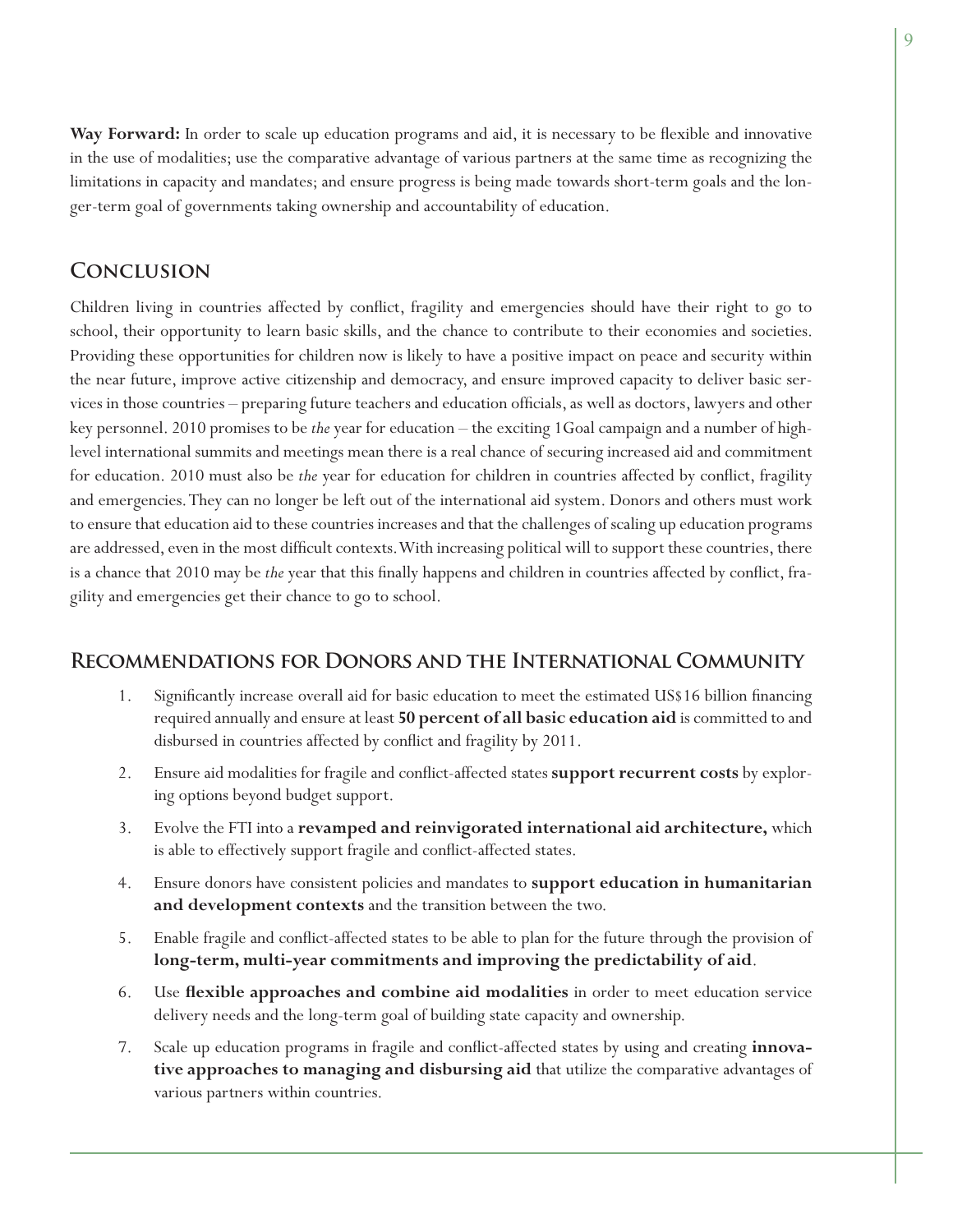#### **References**

- AusAid (2006). Background Brief fragile states. Background brief for *Australian Aid: Promoting Growth and Stability, A White Paper on the Australian Government's Overseas Aid Program*. Canberra: Australian Government
- Brannelly, L., Ndaruhutse, S. and Rigaud, C. (2009). *Donors' engagement: supporting education in fragile and confl ictaffected states.* Paris: IIEP-UNESCO and CfBT Education Trust.
- Cambridge Education, Mokoro Ltd., and Oxford Policy Management (2009). *Mid-Term Evaluation of the EFA Fast Track Initiative*. Cambridge, UK: Cambridge Education.
- DFID. "Fragile States," website. Accessed on January 2, 2010 at: http://www.dfid.gov.uk/Global-Issues/Howwe-fight-Poverty/Government/Fragile-States/
- DFID (2005). *Why we need to work more effectively in fragile states.* London: DFID
- DFID (2009). *Eliminating World Poverty: Building Our Common Future.* DFID White Paper. London: DFID.
- Dom, C. (2009). *FTI and Fragile States and Fragile Partnerships.* Working Paper for the *Mid-Term Evaluation of the EFA Fast Track Initiative.*
- European Commission. "Addressing Situations of Fragility," website. Accessed on January 2, 2010 at: http:// ec.europa.eu/development/policies/9interventionareas/governance/fragile\_states\_en.cfm
- European Commission Somalia Operations (2006). *EC Intervention Strategy and Policy Considerations for Education and Training Sector for Somalia.*
- International Displacement Monitoring Centre (2009). *Internal Displacement Global Oveview of Trends and Developments in 2008*. Geneva: IDMC/Norwegian Refugee Council.
- Obama, B. (2008). Speech at Plenary Session on Integration Solutions: Water, Food, and Energy, 2008 Clinton Global Initiative Annual Meeting, New York, September 25.
- OECD (2008). *The Accra Agenda for Action.* Paris: OECD.
- OECD (2007). *Principles for Good International Engagement in Fragile States and Situations.* Paris: OECD.
- OECD (2005). *The Paris Declaration on Aid Effectiveness.* Paris: OECD.
- OECD (2003). *Principles and Good Practice of Humanitarian Donorship.* Paris: OECD.
- Save the Children (2009a). *Background paper on trends in donor policies towards confl ict-affected countries.* Background paper for the Global Monitoring Report 2010. London: International Save the Children Alliance.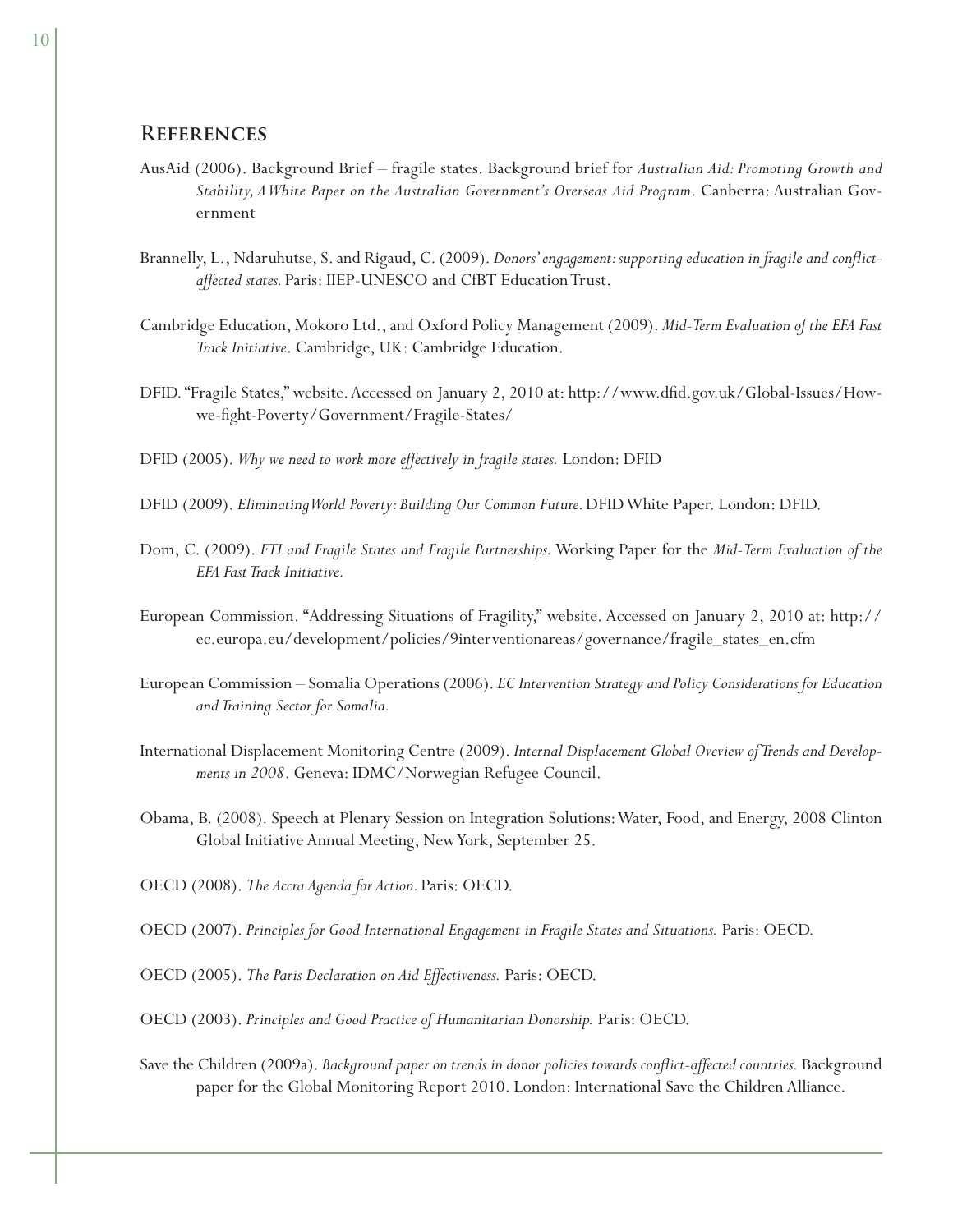- Save the Children (2009b). *Last in Line, Last in School 2009: Donor trends in meeting education needs in countries affected by conflict and emergencies.* London: International Save the Children Alliance.
- UNESCO (2010). *Education for All Global Monitoring Report 2010: Reaching the marginalized.* Paris: UNESCO.
- UNHCR (2009). *2008 Global Trends: Refugees, Asylum-Seekers, Returnees, Internally Displaced and Stateless Persons.*  Geneva: UNHCR.
- U.S. Department of State (2009a). *U.S. Commitment to Development Fact Sheet*. Bureau of Public Affairs, Office of the Spokesman, Washington, DC (July 9, 2009). Accessed on 29 October 2009 at: http://www.state. gov/r/pa/prs/ps/2009/july/125871.htm
- U.S. Department of State (2009b). *Congressional Budget Justifi cation for Foreign Operations Fiscal Year 2010.* Washington, DC: U.S. Department of State.
- Women's Refugee Commission (2004). *Global Survey on Education in Emergencies.* New York: Women's Commission for Refugee Women and Children.